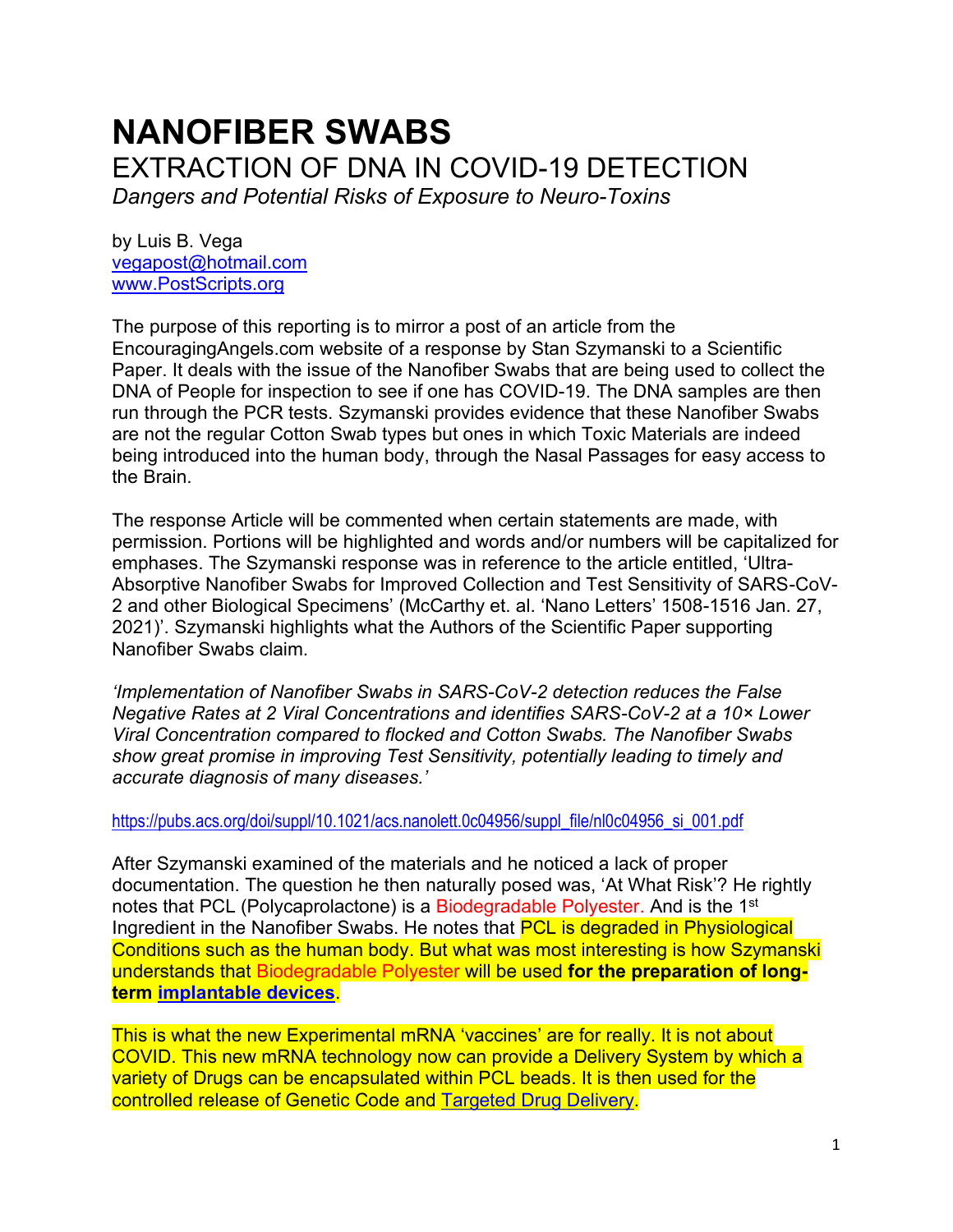This is the real reason for the inordinate push to mass-vaccinate the entire world. It is to fuse Man with Machine, biologically at the Genetic Level. This even posted in the Moderna Website of how they see and consider mRNA an 'Operating System'. And in fact have Patented 'mRNA-OS' as a viable Computing App that will eventually build on in the human bodies by Injections.

Laurence W. McKeen, 2012. [Permeability Properties of Plastics and Elastomers Third Edition](https://www.sciencedirect.com/book/9781437734690/permeability-properties-of-plastics-and-elastomers)

<https://www.sciencedirect.com/topics/chemical-engineering/polycaprolactone>

In this Study, Szymanski points out how it was shown that PCL Pellets and Fluronic F-127 were dissolved in a Solution of 4:1 ratio DCM. DMF. The problem? **DCM and DFM** carry Warnings for Human Exposure. How So? **Dichloromethane** (DCM) is 'Classified as a **Neurotoxin**. Szymanski, in his research reports that **Dichloromethane has been proven to cause damage to the Brain and the Central Nervous System** (CNS). So the obvious question is what are these Neuro Toxins doing in these types of Swabs that are being rammed-up through one's Nose to the base of the Brain?

In his research, Szymanski stated that the **[Environmental Protection Agency](https://www.msdsonline.com/resources/sds-resources/glossary-of-terms/epa/)** (EPA) has classified **Dichloromethane** as a Probable Human [Carcinogen.](https://www.msdsonline.com/resources/sds-resources/glossary-of-terms/carcinogen/) Then he goes on to report that regarding DMF, 'Acute or Short-Term exposure to **Dimethylformamide has been observed to damage the Liver in Animals and in humans.** Szymanski goes on to list the symptoms of any Acute Exposure in humans to include: Abdominal Pain, Nausea, Vomiting, Jaundice, Alcohol Intolerance, and Rashes.

# [https://www.epa.gov/sites/production/files/2016-09/documents/n-n-dimethylformamide.pdf](https://www.epa.gov/sites/production/files/2016-09/documents/n-n-dimethylformamide.pdf))

Szymanski asserts that these Ingredients and/or Elements are being used to dissolve Toxic Nano-Materials in the human body. And they are using ghe Nanofiber Swab to deliver them at one of the most unprotected areas of the human body. And this occurring be rubbing the Nanofiber Swabs having these Neural Toxins through one's **Nasopharyngeal Area**.

Szymanski then asks the question, 'Do People potentially like to have aclose exposure to Carcinogens and Neurotoxins?' Well, the rationale answer would be no. He goes on to report that the Authors of the Scientific Study purchased for the use in the Scientific Study, **Human Embryonic Kidney Cells** (HEK293). This was for 'Cell Swabbing' to occur in the Study. The problem? This Cell Line comes from an Aborted Fetus.

He asks the question, 'Why did the Researchers have to use the cells of Aborted Human Babies?' He notes that why could they not have swabbed Animal Cells for the test. And he then notes that these Nanofiber Swabs would never be used to swab a Kidney of a Child. He also notes that the company purchased the HEK293 Cells from ATCC (ATCC.org).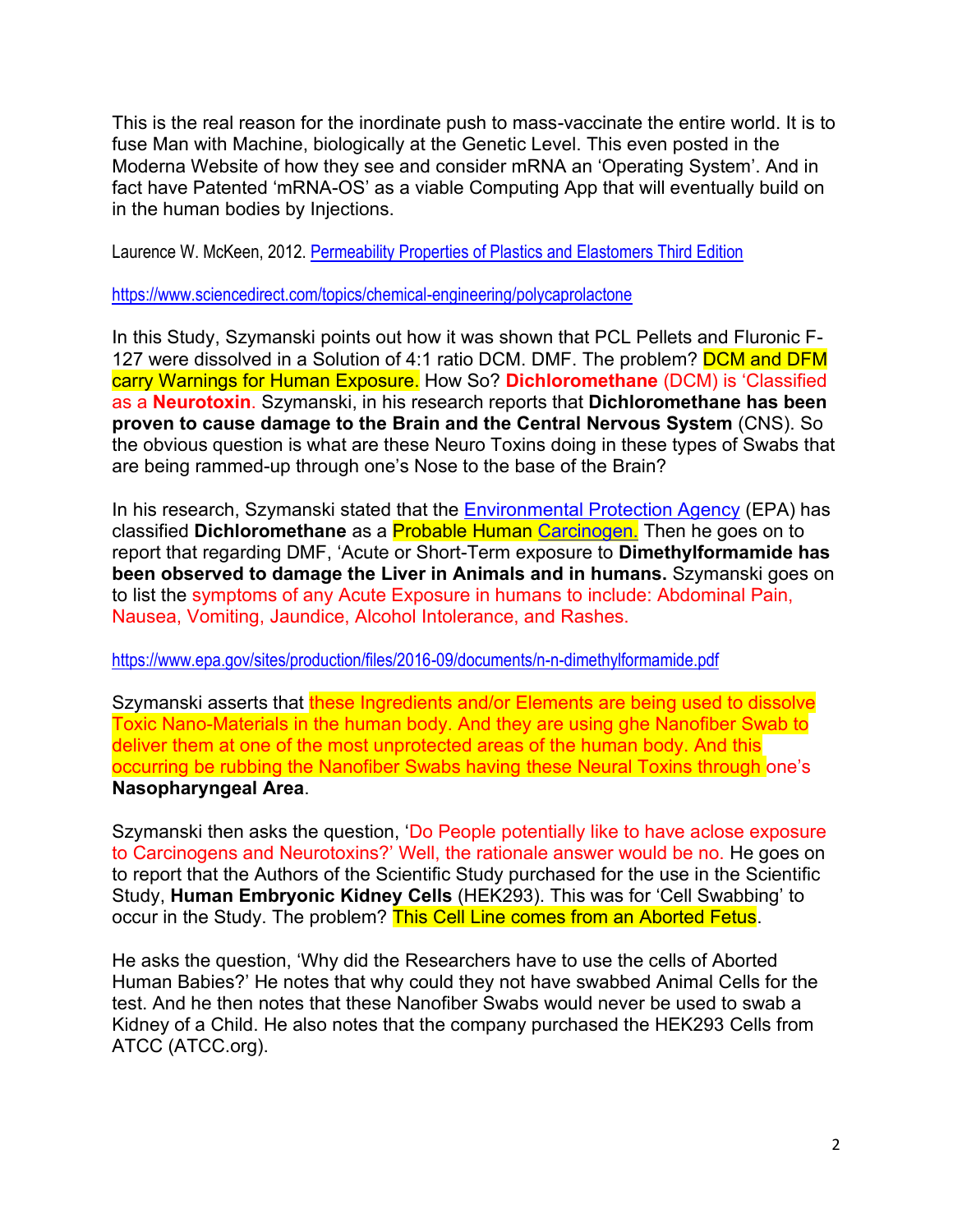Szymanski then reports that the Authors of the Scientific Paper did not divulge what ATCC Catalog Number of the HEK293 Cells they used. He notes that this is important because in searching for the HEK293 on ATCC.org, one of the choices for HEK293 Cells was 293[HEK-293] Cas9 (ATCC® CRL-1573Cas9™

<https://www.atcc.org/products/all/CRL-1573Cas9.aspx>

Szymanski notes that in this particular ATCC Catalog Option, HEK293 Cells are Cell Line that constitutively expresses Cas9 Proteins. Any issue with this? Only that Cas9 is a Protein that enables Researchers to carry out CRISPR Genome Editing Applications with high efficiency. Szymanski goes on to state that to be clear, he did not know exactly which of the Catalog choices the Authors of the Scientific Study used in their work. He notes that it was just HEK293 from ATCC. His conjecture is that if, by chance it was 293[HEK-293] Cas9 (ATCC® CRL-1573Cas9™) from the ATCC Catalog, what could that mean that Tests were being conducted on these Novel Nanofiber Swabs to see if they might be employed in some form of Genomic Editing/Modification.

One would venture to say that this would most likely be the case. This would be certainly alarming since that is what the function of 293[HEK-293] Cas9 (ATCC® CRL-1573Cas9™ cells are for. Szymanski then states that the Authors of the Scientific Paper conducted '**Cell Swabbing Tests'**. They used the HEK293 Cells they purchased, but unlike other areas of the Study (SARS-CoV-2 detection, Material Characterization, Mass Loss and Protein Detection), a key revelation was not disclosed to the General Public in their publication.

Szymanski noted that the Authors of the Scientific **Paper, however, did not report the results of the Tests of 'Cell Swabbing' the HEK293 Cells. Why not?** People would be perhaps hesitant about being smeared with an Aborted Baby Product that is incorporated in the Nanofiber Swab. That could stop many People from wanting to be tested for COVID-19 or worse, not knowing that they are being experimented on with Genetic Modification in a pretext of extracting just DNA for a COVID-19 Test. Szymanski noted that there is another disturbingly interesting fact as he put it about the 293[HEK-293] Cas9 (ATCC® CRL-1573Cas9™ Cell Lines. He directed his Readers to go to the 'Technical Data Sheet.

<https://www.atcc.org/~/media/2D0FD5DF4FC8468FAAFC857950ACBB55.ashx>

There, one will see that the 'Tissue/Disease Source is listed as '**Carcinoma**'. Although he does emphasize that it is not known which ATCC Catalog Version of the cells they actually used. But only that they used the 293[HEK-293] Cas9 (ATCC® CRL-1573Cas9™ Cell Lines. But if this was the case, then this type of Cell Line could potentially be part of a Nanofiber Swab. And in turn, it could find its way into the Brain, through the Nose. **The problem? Human could be given these Carcinogenic HEK293 Cells as part of Nanofiber Swab makeup.**